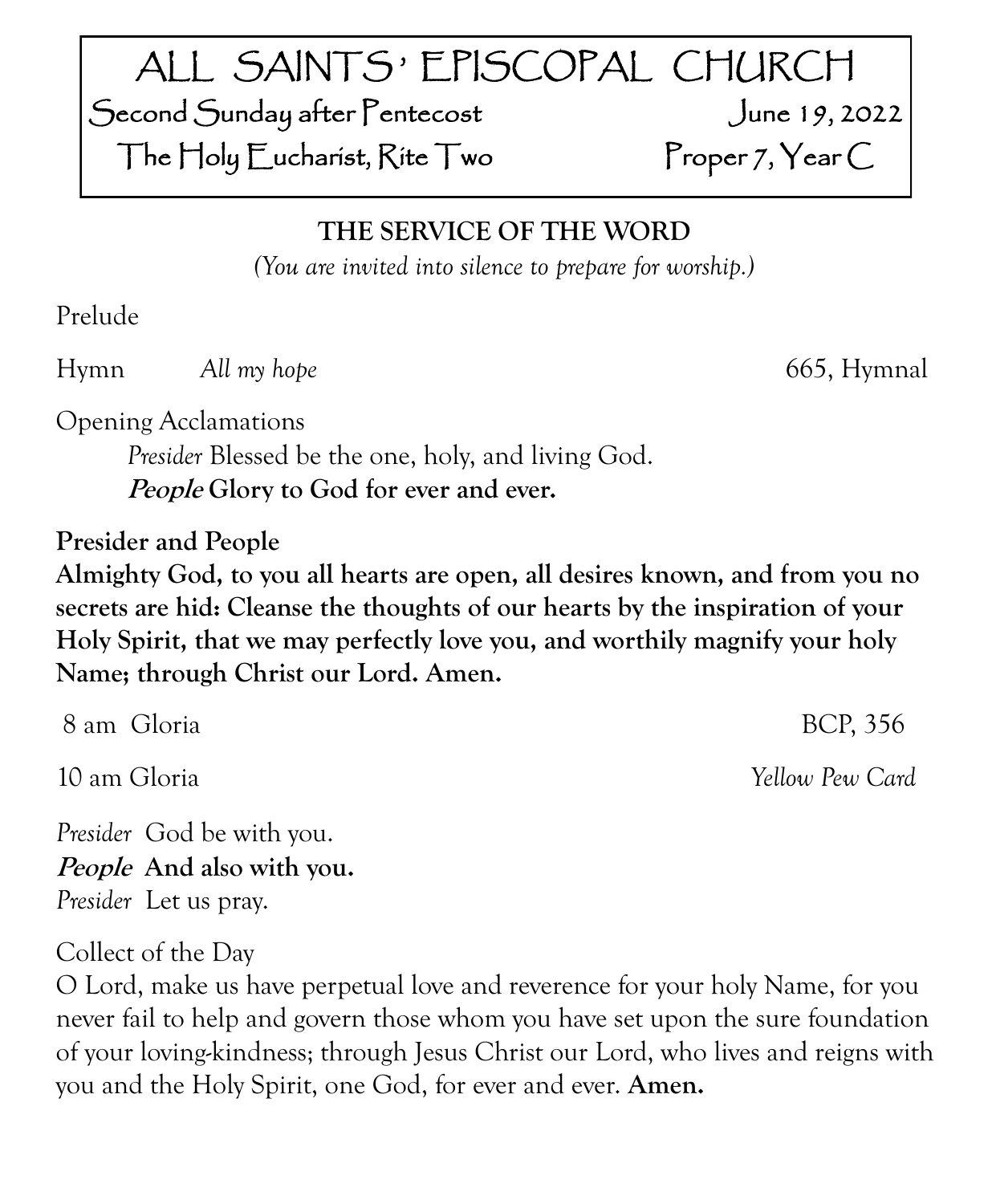*An introduction: In this passage from first Kings, we hear how Queen Jezebel, a Canaanite princess, married to Ahab, king of the northern tribes of Israel, threatens Elijah after he has killed her prophets of the Canaanite religion. He escapes to the wilderness where he has a profound encounter with God.*

## A reading from The First book of Kings [19:1-4(5-7)8-15a]

Ahab told Jezebel all that Elijah had done, and how he had killed all the prophets with the sword. Then Jezebel sent a messenger to Elijah, saying, "So may the gods do to me, and more also, if I do not make your life like the life of one of them by this time tomorrow." Then he was afraid; he got up and fled for his life, and came to Beer-sheba, which belongs to Judah; he left his servant there. But he himself went a day's journey into the wilderness, and came and sat down under a solitary broom tree. He asked that he might die: "It is enough; now, O Lord, take away my life, for I am no better than my ancestors." Then he lay down under the broom tree and fell asleep. Suddenly an angel touched him and said to him, "Get up and eat." He looked, and there at his head was a cake baked on hot stones, and a jar of water. He ate and drank, and lay down again. The angel of the Lord came a second time, touched him, and said, "Get up and eat, otherwise the journey will be too much for you." He got up, and ate and drank; then he went in the strength of that food forty days and forty nights to Horeb the mount of God. At that place he came to a cave, and spent the night there. Then the word of the Lord came to him, saying, "What are you doing here, Elijah?" He answered, "I have been very zealous for the Lord, the God of hosts; for the Israelites have forsaken your covenant, thrown down your altars, and killed your prophets with the sword. I alone am left, and they are seeking my life, to take it away." He said, "Go out and stand on the mountain before the Lord, for the Lord is about to pass by." Now there was a great wind, so strong that it was splitting mountains and breaking rocks in pieces before the Lord, but the Lord was not in the wind; and after the wind an earthquake, but the Lord was not in the earthquake; and after the earthquake a fire, but the Lord was not in the fire; and after the fire a sound of sheer silence. When Elijah heard it, he wrapped his face in his mantle and went out and stood at the entrance of the cave. Then there came a voice to him that said, "What are you doing here, Elijah?" He answered, "I have been very zealous for the Lord, the God of hosts; for the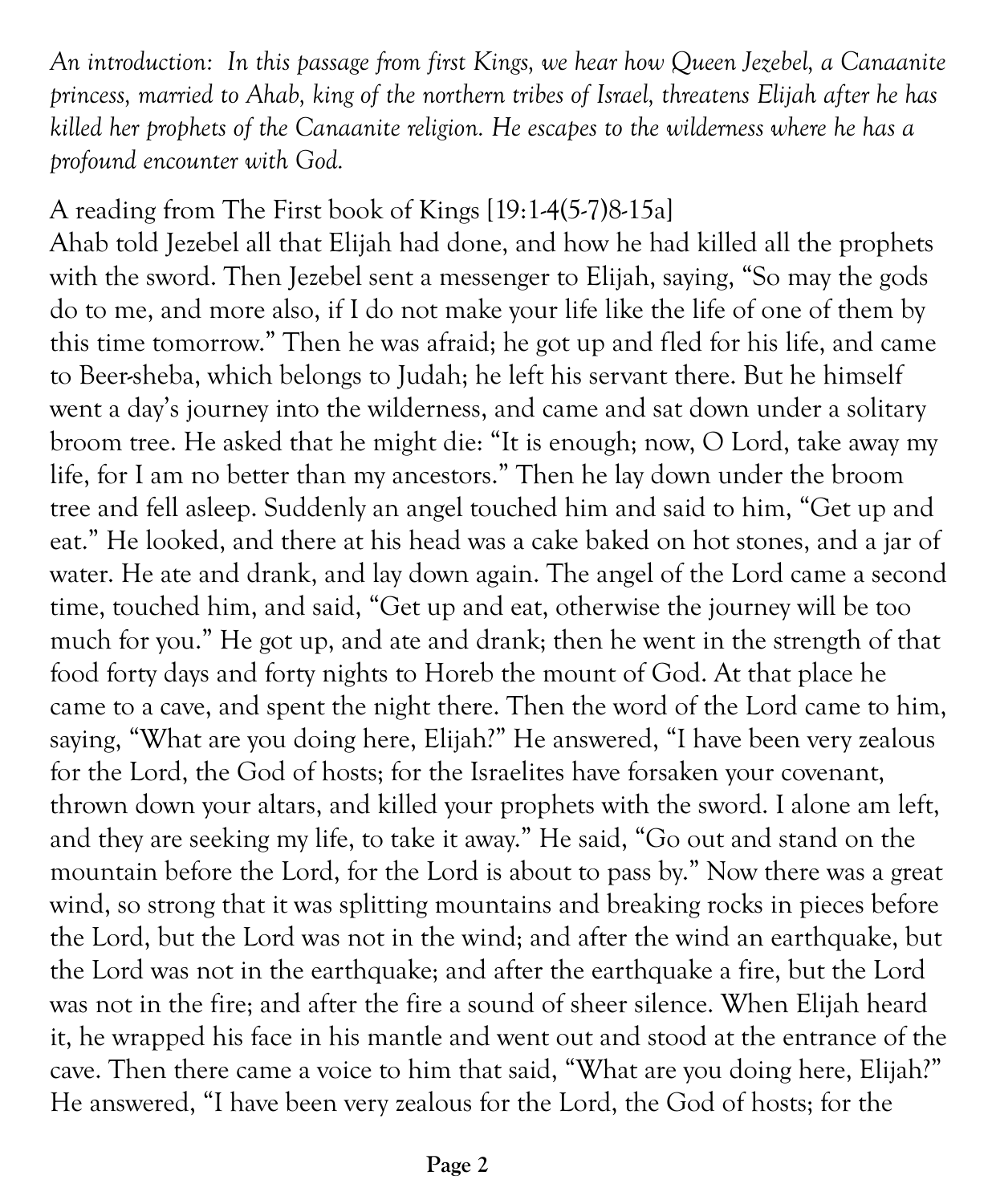Israelites have forsaken your covenant, thrown down your altars, and killed your prophets with the sword. I alone am left, and they are seeking my life, to take it away." Then the Lord said to him, "Go, return on your way to the wilderness of Damascus."

Hear what the Spirit is saying to God's people. **Response: Thanks be to God**

Psalm 42 1 As the deer longs for the water-brooks, \* so longs my soul for you, O God. 2 My soul is athirst for God, athirst for the living God; \* when shall I come to appear before the presence of God? 3 My tears have been my food day and night, \* while all day long they say to me, "Where now is your God?" 4 I pour out my soul when I think on these things: \* how I went with the multitude and led them into the house of God, 5 With the voice of praise and thanksgiving, \* among those who keep holy-day. 6 Why are you so full of heaviness, O my soul? \* and why are you so disquieted within me? 7 Put your trust in God; \* for I will yet give thanks to God, who is the help of my countenance, and my God. 8 My soul is heavy within me; \* therefore I will remember you from the land of Jordan, and from the peak of Mizar among the heights of Hermon. 9 One deep calls to another in the noise of your cataracts; \* all your rapids and floods have gone over me. 10 The Lord grants loving-kindness in the daytime; \* in the night season Yahweh's song is with me, a prayer to the God of my life.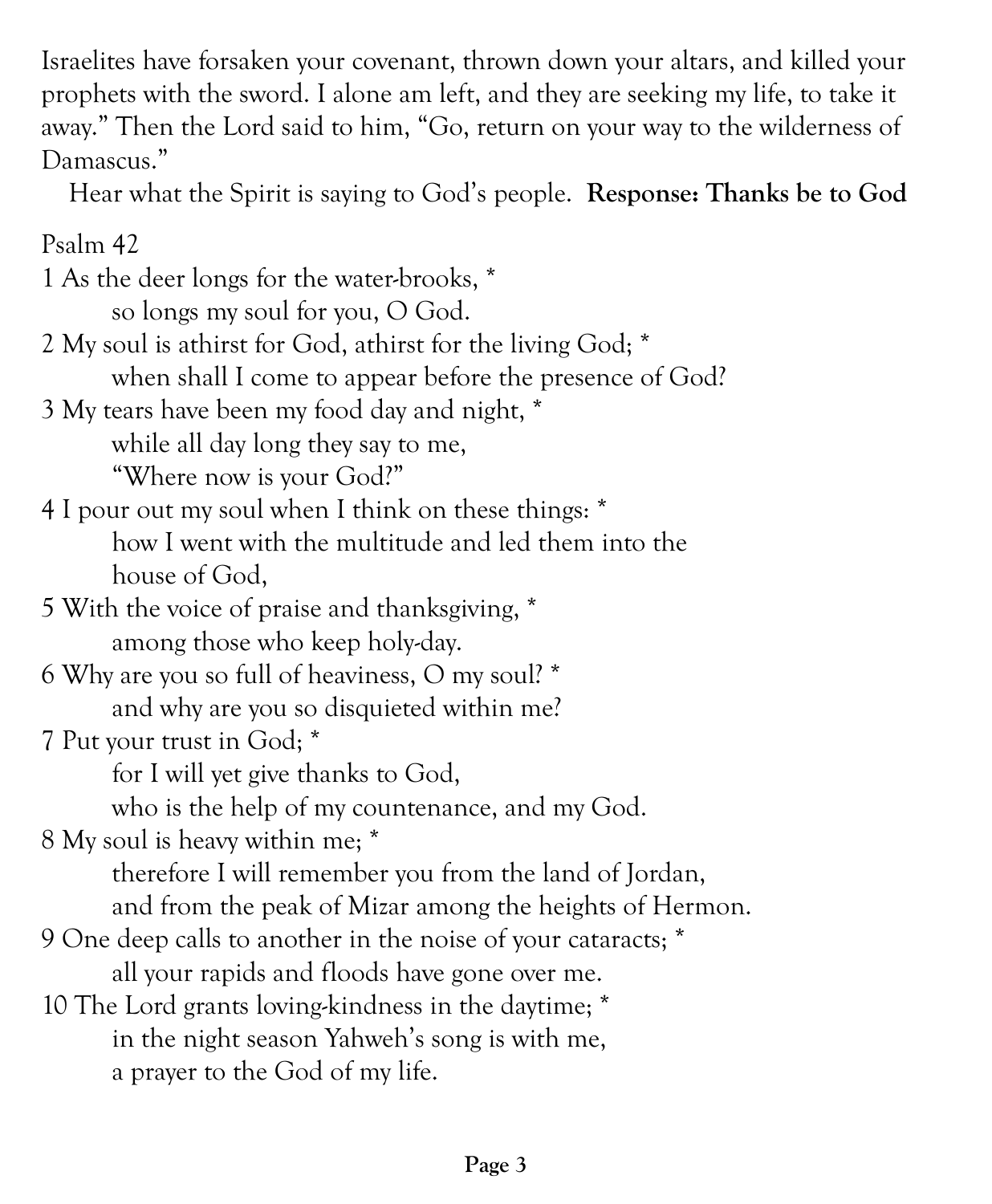11 I will say to the God of my strength, "Why have you forgotten me? \* and why do I go so heavily while the enemy oppresses me?"

- 12 While my bones are being broken, \* my enemies mock me to my face;
- 13 All day long they mock me \* and say to me, "Where now is your God?"
- 14 Why are you so full of heaviness, O my soul? \* and why are you so disquieted within me?
- 15 Put your trust in God; \*

for I will yet give thanks to God,

who is the help of my countenance, and my God.

*An introduction: In this portion of Paul's letter to the Galatians, he contrasts living under the law and living 'in Christ'. One of the hallmarks of living in Christ is the great equality it affords everyone—we are all one in Christ!*

A reading from Paul's letter to the Church in Galatia [3:23-29]

Now before faith came, we were imprisoned and guarded under the law until faith would be revealed. Therefore the law was our disciplinarian until Christ came, so that we might be justified by faith. But now that faith has come, we are no longer subject to a disciplinarian, for in Christ Jesus you are all children of God through faith. As many of you as were baptized into Christ have clothed yourselves with Christ. There is no longer Jew or Greek, there is no longer slave or free, there is no longer male and female; for all of you are one in Christ Jesus. And if you belong to Christ, then you are Abraham's offspring, heirs according to the promise. Hear what the Spirit is saying to God's people. **Response: Thanks be to God**

Gospel Hymn *In Christ there is no east or west* (vs 1  $\mathcal{C}(2)$  529, Hymnal

The Holy Gospel of Our Lord Jesus Christ According to Luke [8:26-39] **Response: Glory to you, Lord Christ**

Jesus and his disciples arrived at the country of the Gerasenes, which is opposite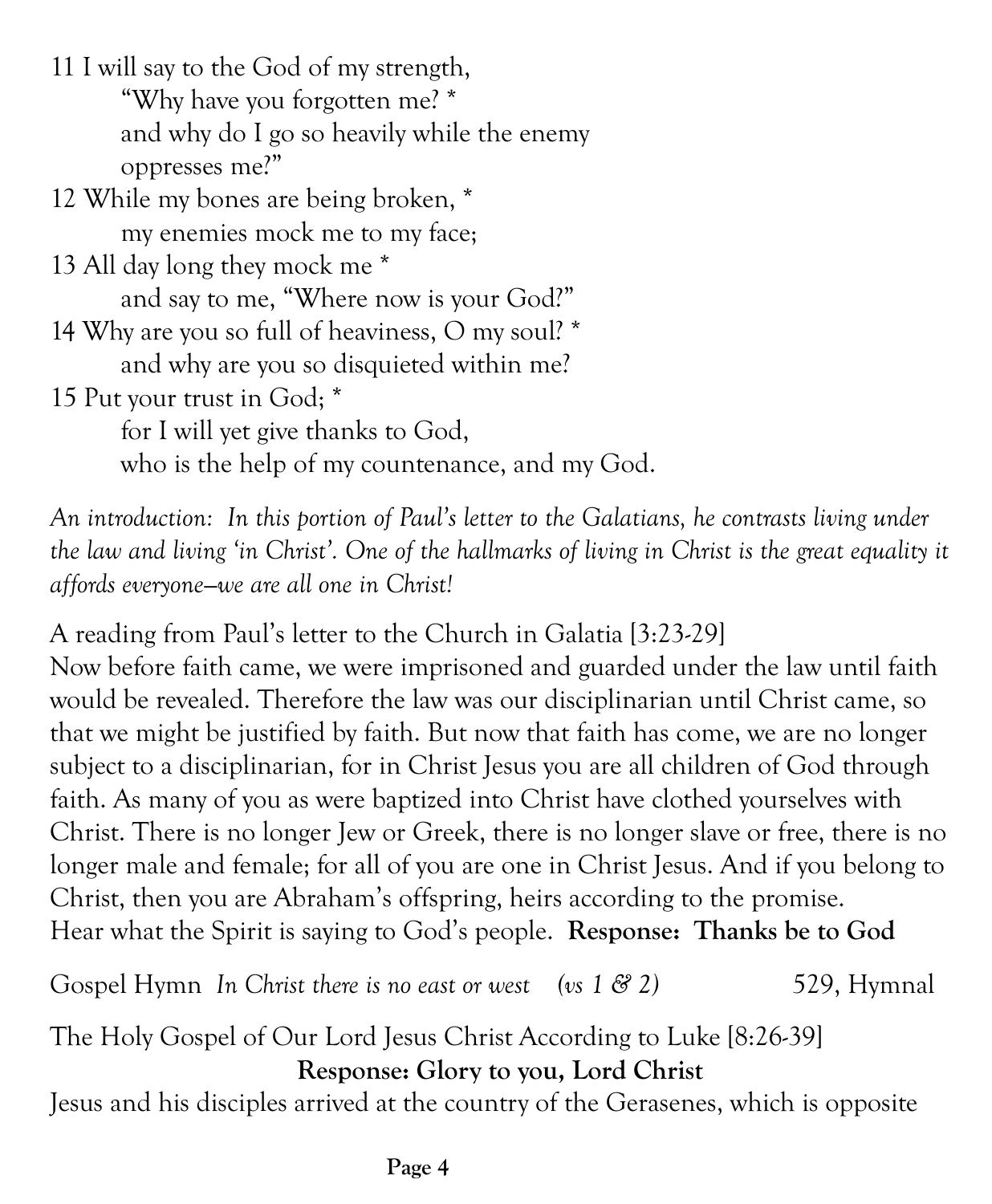Gospel Hymn *In Christ there is no east or west (vs 3)* 529, Hymnal Sermon The Rev. John Morris *There may follow a period of silence* Prayers of the People Form III, BCP p..387 Presider: We stand as we are able, to bring our prayers to God. **Page 5**

you, do not torment me"—for Jesus had commanded the unclean spirit to come out of the man. (For many times it had seized him; he was kept under guard and bound with chains and shackles, but he would break the bonds and be driven by the demon into the wilds.) Jesus then asked him, "What is your name?" He said, "Legion"; for many demons had entered him. They begged him not to order them to go back into the abyss. Now there on the hillside a large herd of swine was feeding; and the demons begged Jesus to let them enter these. So he gave them permission. Then the demons came out of the man and entered the swine, and the herd rushed down the steep bank into the lake and was drowned. When the swineherds saw what had happened, they ran off and told it in the city and in the country. Then people came out to see what had happened, and when they came to Jesus, they found the man from whom the demons had gone sitting at the feet of Jesus, clothed and in his right mind. And they were afraid. Those who had seen it told them how the one who had been possessed by demons had been healed. Then all the people of the surrounding country of the Gerasenes asked Jesus to leave them; for they were seized with great fear. So he got into the boat and returned. The man from whom the demons had gone begged that he might be with him; but Jesus sent him away, saying, "Return to your home, and declare how much God has done for you." So he went away, proclaiming throughout the city how much Jesus had done for him. **Response: Praise to you, Lord Christ**

Galilee. As Jesus stepped out on land, a man of the city who had demons met him. For a long time he had worn no clothes, and he did not live in a house but in the tombs. When he saw Jesus, he fell down before him and shouted at the top of his voice, "What have you to do with me, Jesus, Son of the Most High God? I beg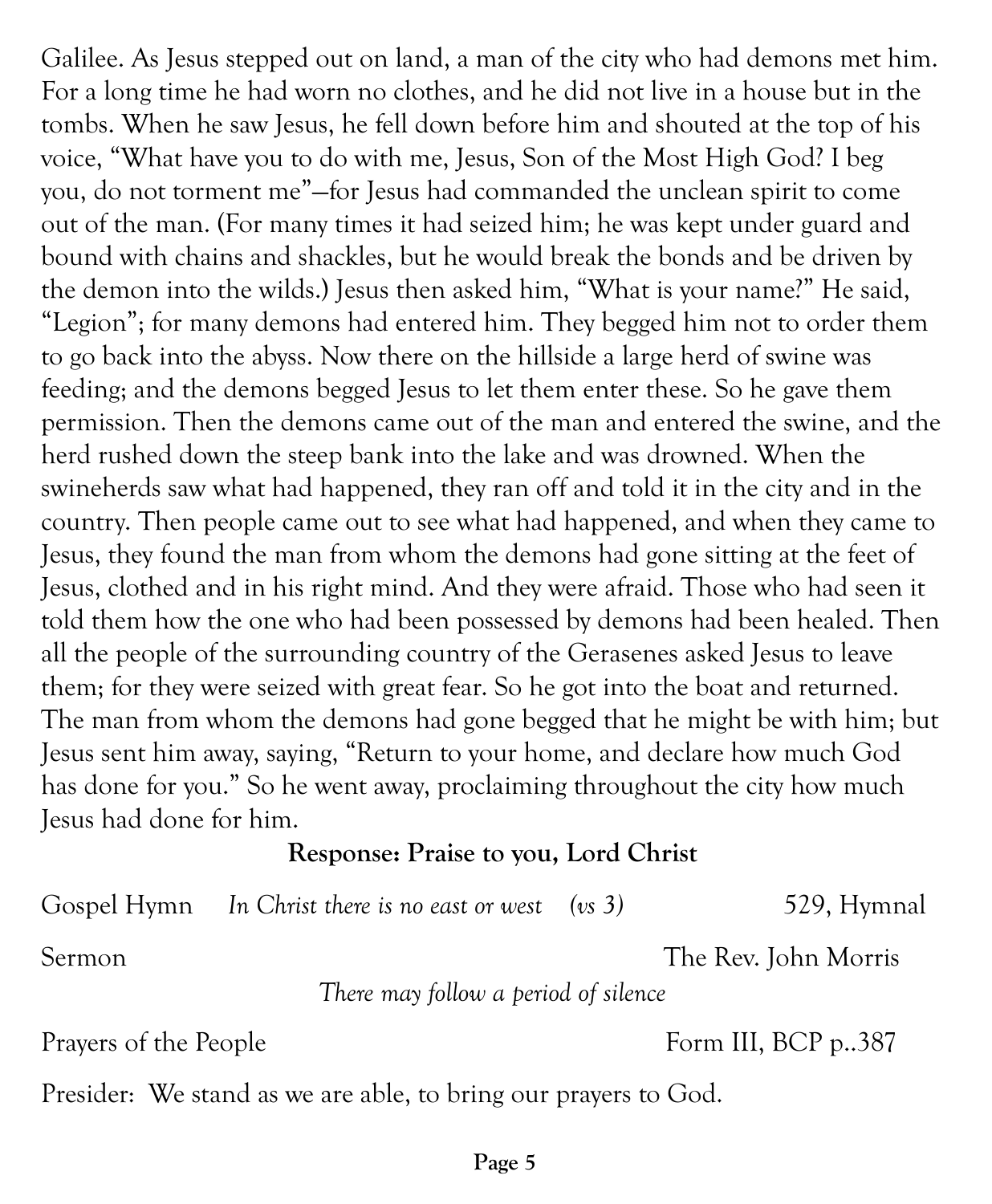*Leader:* Gracious God, we pray for your holy Church; **Response: That we all may be one.**

*Leader:* Grant that every member of the Church may truly and humbly serve you; **Response: That your Name may be glorified by all people.**

*Leader:* We pray for the Church; for Michael, our presiding bishop, and for Rob, our bishop. In our diocesan cycle of prayer, we remember the parish of St. George's, Durham. In our Anglican cycle of prayer, we remember the Province of the Episcopal Church of South Sudan. Envelop your people with a sense of your risen presence, today and always.

**Response: That they may be faithful ministers of your Word and Sacraments.**

*Leader:* We pray for all who govern and hold authority in the nations of the world;

**Response: That there may be justice and peace on earth.**

*Leader:* Give us grace to do your will in all that we undertake; **Response: That our works may find favor in your sight.**

*Leader:* We pray especially for these people on our prayer list. Join me if you would like in saying their names: **George Ekwall, Karen Griswold, Rebecca Hill-Larsen, Jim Darges, Valerie Munday, Rick Phillips, Anita Little, Shari Moore, Toni McGuire, Yolanda, Andy, Calvin Cheney, Shirley Briggs, Mary Kennedy, Kevin Peter, Patti Schaffer, and Bonnie Rochelle.**

I invite your prayers for others either silently or aloud. (pause)

| Leader:   | Have compassion on those who suffer from any grief or trouble;                                |
|-----------|-----------------------------------------------------------------------------------------------|
| Response: | That they may be delivered from their distress.                                               |
| Leader:   | Please offer any prayer for thanksgiving at this time either silently or<br>aloud.<br>(pause) |
| Leader:   | We give thanks for all of our blessings.                                                      |
| Response: | And praise your name forever and ever.                                                        |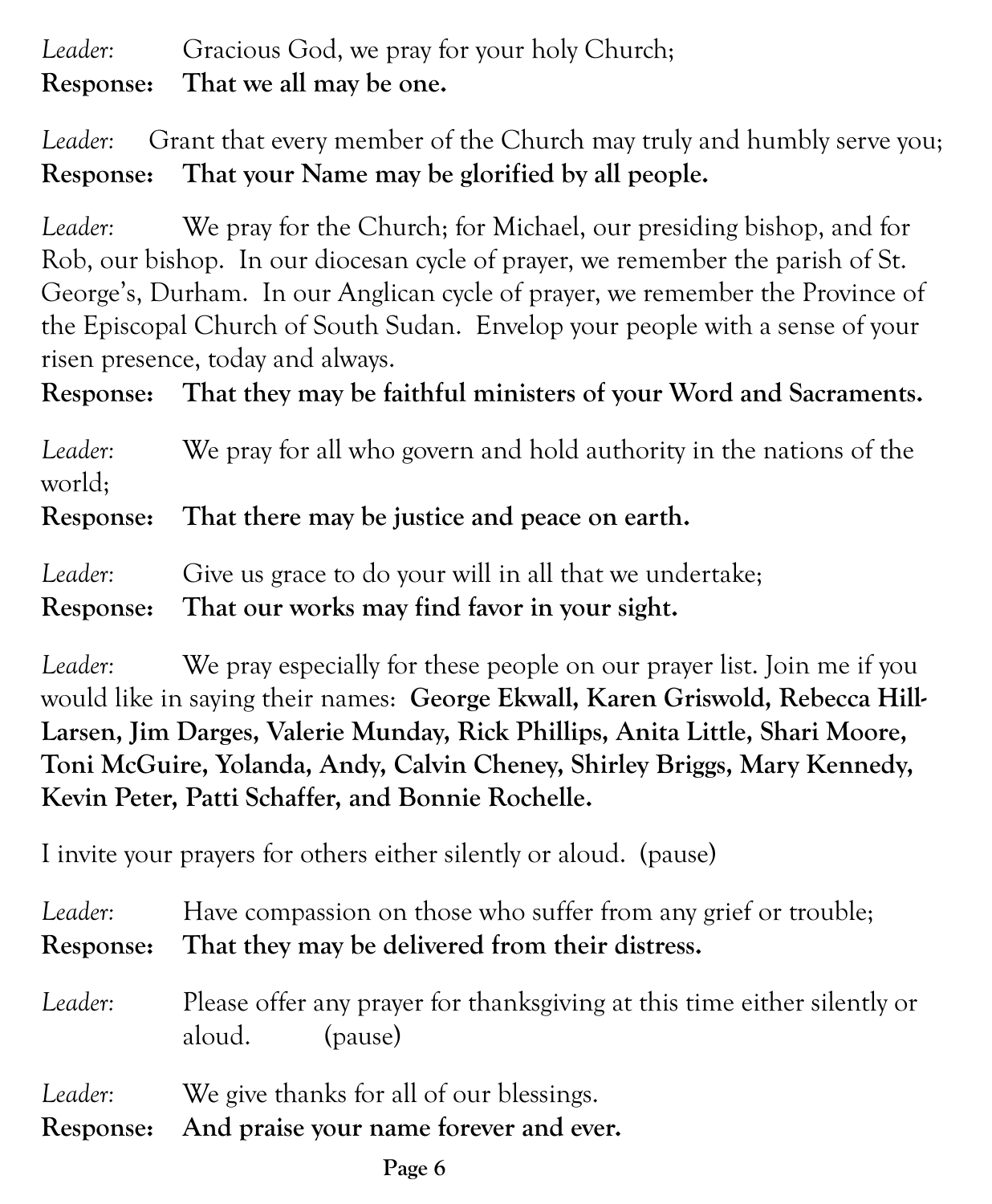*Leader:* We remember all those who have died, especially those who have died serving their country; for Mark Flescher, George McAvoy, and Sandra Hamilton who passed away recently, and those we wish to name at this time either silently or aloud; that they may have a place in your eternal kingdom. (pause)

| Leader: Give to the departed eternal rest;<br>Response: Let light perpetual shine upon them.                                      |
|-----------------------------------------------------------------------------------------------------------------------------------|
| Leader: We praise you for your saints who have entered into joy;<br>Response: May we also come to share in your heavenly kingdom. |

*The Celebrant adds a concluding Collect.*

Confession of Sin **Deacon:** Let us confess our sins against God and our neighbor.

#### *Presider and People*

**Most merciful God, we confess that we have sinned against you in thought, word, and deed, by what we have done, and by what we have left undone. We have not loved you with our whole heart; we have not loved our neighbors as ourselves. We are truly sorry and we humbly repent. For the sake of your Son Jesus Christ, have mercy on us and forgive us; that we may delight in your will, and walk in your ways, to the glory of your Name. Amen.**

The Absolution

*Presider*: Almighty God have mercy on you, forgive you all your sins through our Lord Jesus Christ, strengthen you in all goodness, and by the power of the Holy Spirit keep you in eternal life. **Amen.**

The Peace BCP, 360

Announcements

## THE HOLY COMMUNION

The Offertory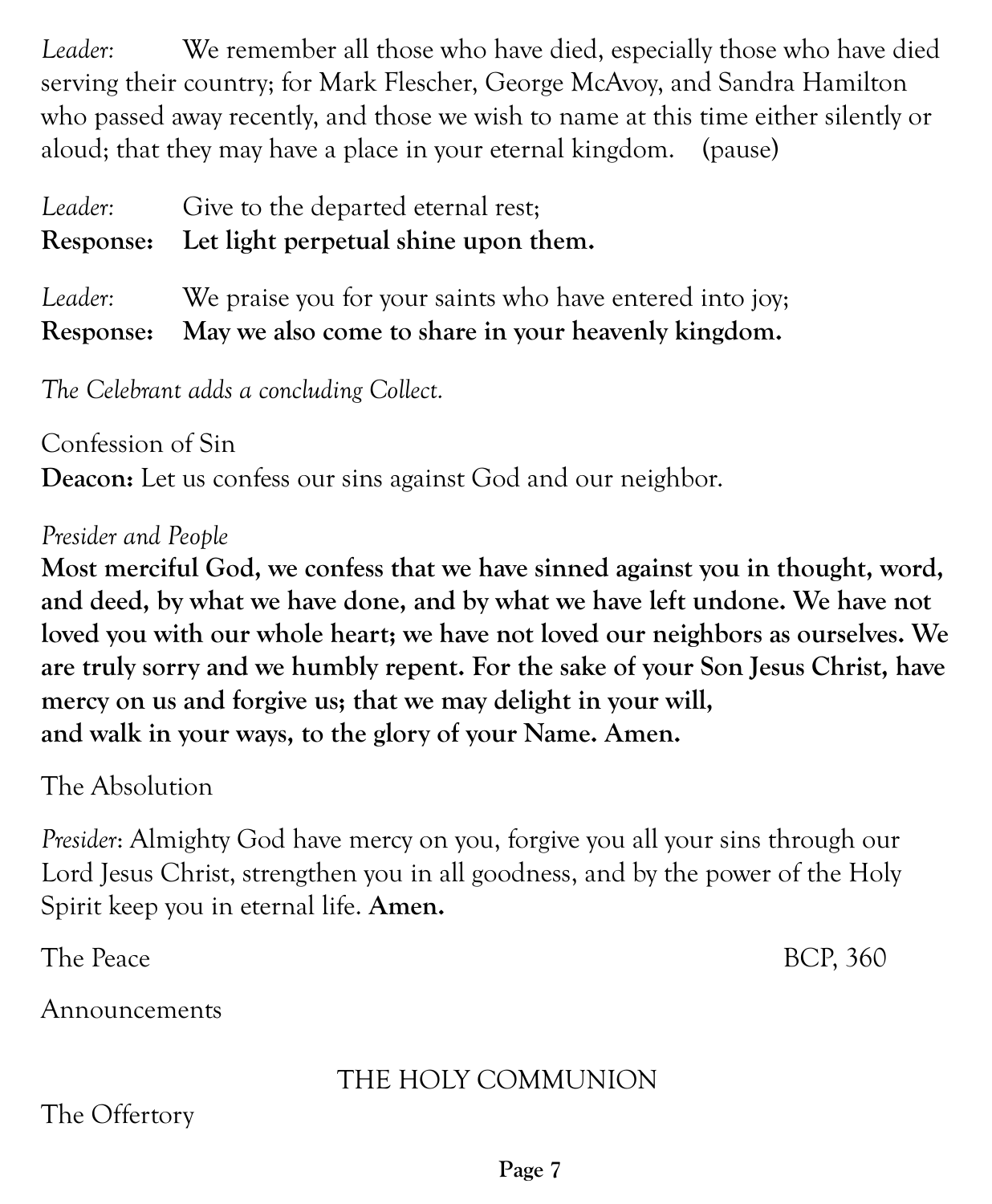At the Presentation of our offering,

**8 am we say, All things come of thee, O Lord. And of thine own have we given thee.**

 **10 am we sing, Praise God** *(vs 3)* 380, Hymnal Praise God, from whom all blessings flow; praise God, all creatures here below; praise God above, ye heavenly host: praise Father, Son, and Holy Ghost.

The Great Thanksgiving, Eucharistic Prayer 2 *Presider* The Lord be with you. **People And also with you.** *Presider* Lift up your hearts. **People We lift them to the Lord.**

*Presider* Let us give thanks to the Lord our God.

**People It is right to give our thanks and praise.**

We praise you and we bless you, holy and gracious God, source of life abundant. From before time you made ready the creation. Your Spirit moved over the deep and brought all things into being: sun, moon, and stars; earth, winds, and waters; and every living thing. You made us in your image, and taught us to walk in your ways. But we rebelled against you, and wandered far away; and yet, as a mother cares for her children, you would not forget us. Time and again you called us to live in the fullness of your love. And so this day we join with Saints and Angels in the chorus of praise that rings through eternity, lifting our voices to magnify you as we sing (say):

*Presider and People (sung at 10 am) Yellow Pew Card* **Holy, holy, holy Lord, God of power and might, heaven and earth are full of your glory. Hosanna in the highest. Blessed is he who comes in the name of the Lord. Hosanna in the highest.**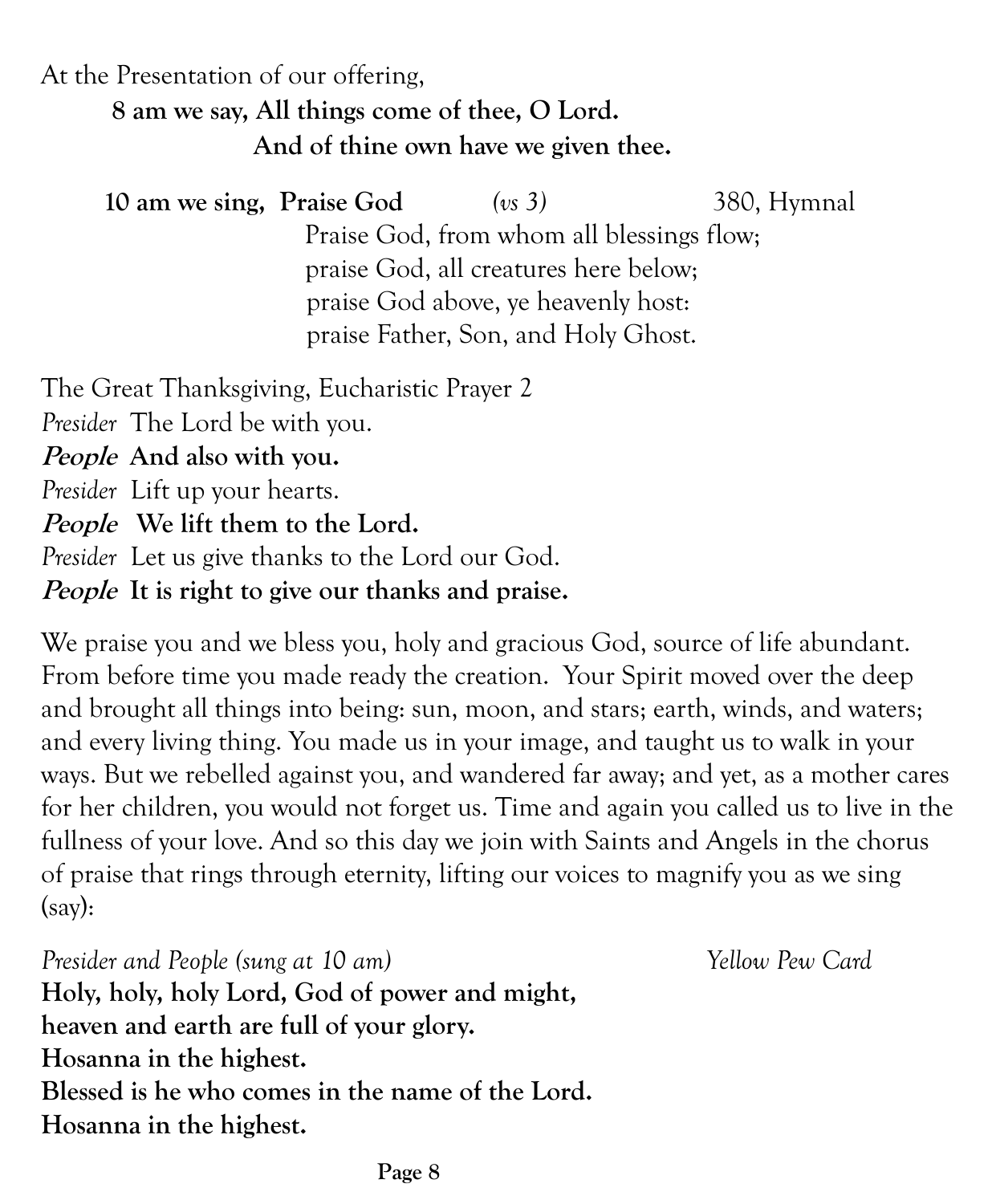#### *The Presider continues*

Glory and honor and praise to you, holy and living God. To deliver us from the power of sin and death and to reveal the riches of your grace, you looked with favor upon Mary, your willing servant, that she might conceive and bear a son, Jesus the holy child of God. Living among us, Jesus loved us. He broke bread with outcasts and sinners, healed the sick, and proclaimed good news to the poor. He yearned to draw all the world to himself yet we were heedless of his call to walk in love. Then, the time came for him to complete upon the cross the sacrifice of his life, and to be glorified by you. On the night before he died for us, Jesus was at table with his friends. He took bread, gave thanks to you, broke it, and gave it to them, and said: "Take, eat: This is my Body, which is given for you. Do this for the remembrance of me." As supper was ending, Jesus took the cup of wine. Again, he gave thanks to you, gave it to them, and said: "Drink this, all of you: This is my Blood of the new Covenant, which is poured out for you and for all for the forgiveness of sins. Whenever you drink it, do this for the remembrance of me." Now gathered at your table, O God of all creation, and remembering Christ, crucified and risen, who was and is and is to come, we offer to you our gifts of bread and wine, and ourselves, a living sacrifice. Pour out your Spirit upon these gifts that they may be the Body and Blood of Christ. Breathe your Spirit over the whole earth and make us your new creation, the Body of Christ given for the world you have made. In the fullness of time bring us, with all your saints, from every tribe and language and people and nation, to feast at the banquet prepared from the foundation of the world. Through Christ and with Christ and in Christ, in the unity of the Holy Spirit, to you be honor, glory, and praise, for ever and ever. **AMEN.**

And now, as our Savior Christ has taught us, we are bold to say,

The Lord's Prayer BCP, 364

Breaking of the bread *Presider:* We break this bread to share in the body of Christ *People:* **We who are many are one body, for we all share in the one bread.**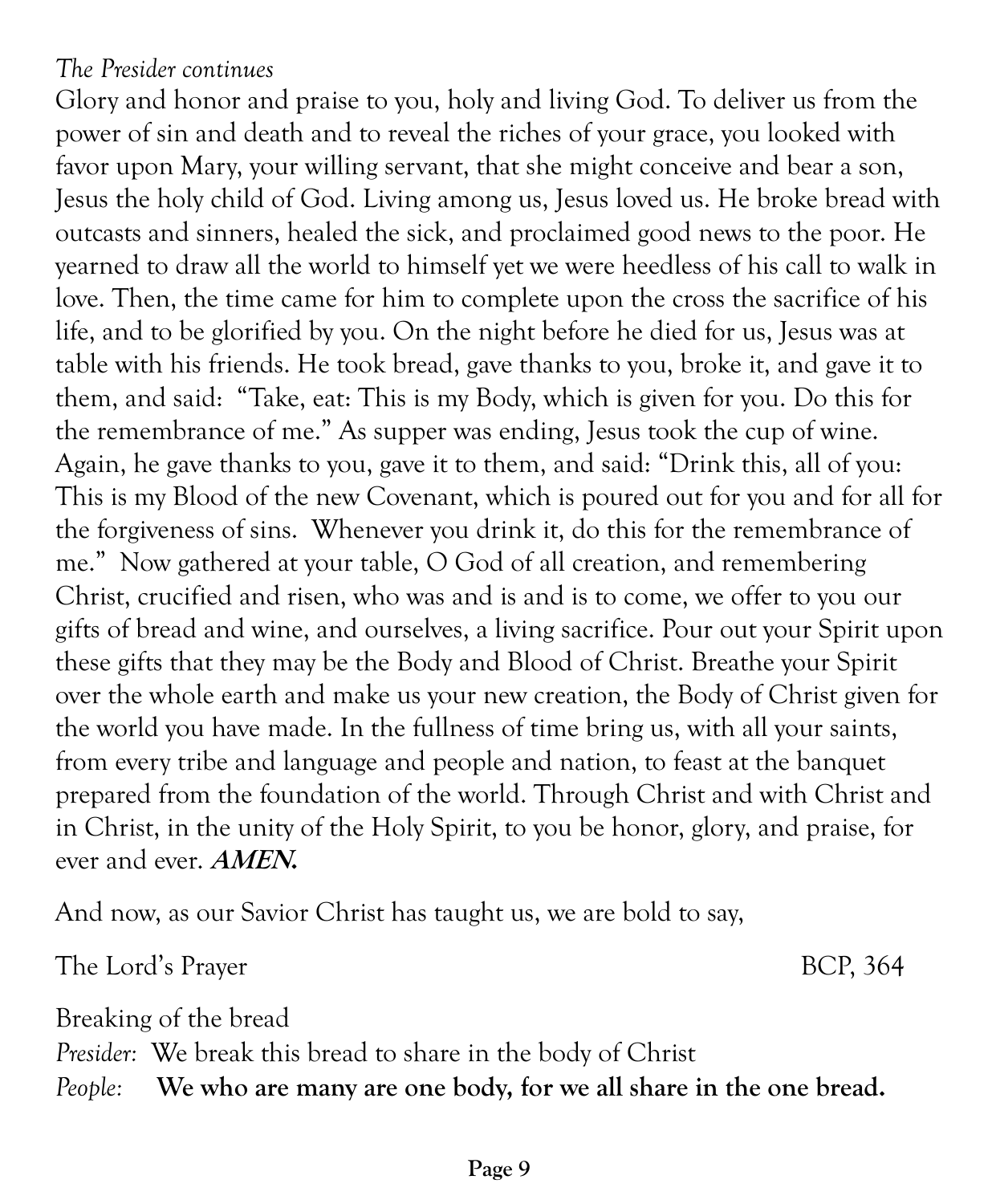**Page 10**

The Invitation

*Presider:* The gifts of God for the people of God: take them in remembrance that Christ lived, taught, died, and rose for you; and feed on him in your heart by faith and with thanksgiving.

*Presider:* The body of Christ, the bread of heaven. **People: Amen**

*All are welcome at God's holy table. If you wish to receive a blessing and not the bread, please come to the rail and cross your arms or ask. Gluten-free wafers are available, please ask at the altar rail. If you brought your own bread or picked up a host container, you may consume the Host (bread) now.*

*The Presider invites someone to consume the consecrated wine on behalf of all.*

Communion Hymn Jim Roan, Cantor

#### Eat this Bread Berthier

**Eternal God, heavenly Father, you have graciously accepted us as living members of your Son our Savior Jesus Christ, and you have fed us with spiritual food in the Sacrament of his Body and Blood. Send us now into the world in peace, and grant us strength and courage to love and serve you with gladness and singleness of heart; through Christ our Lord. Amen.**

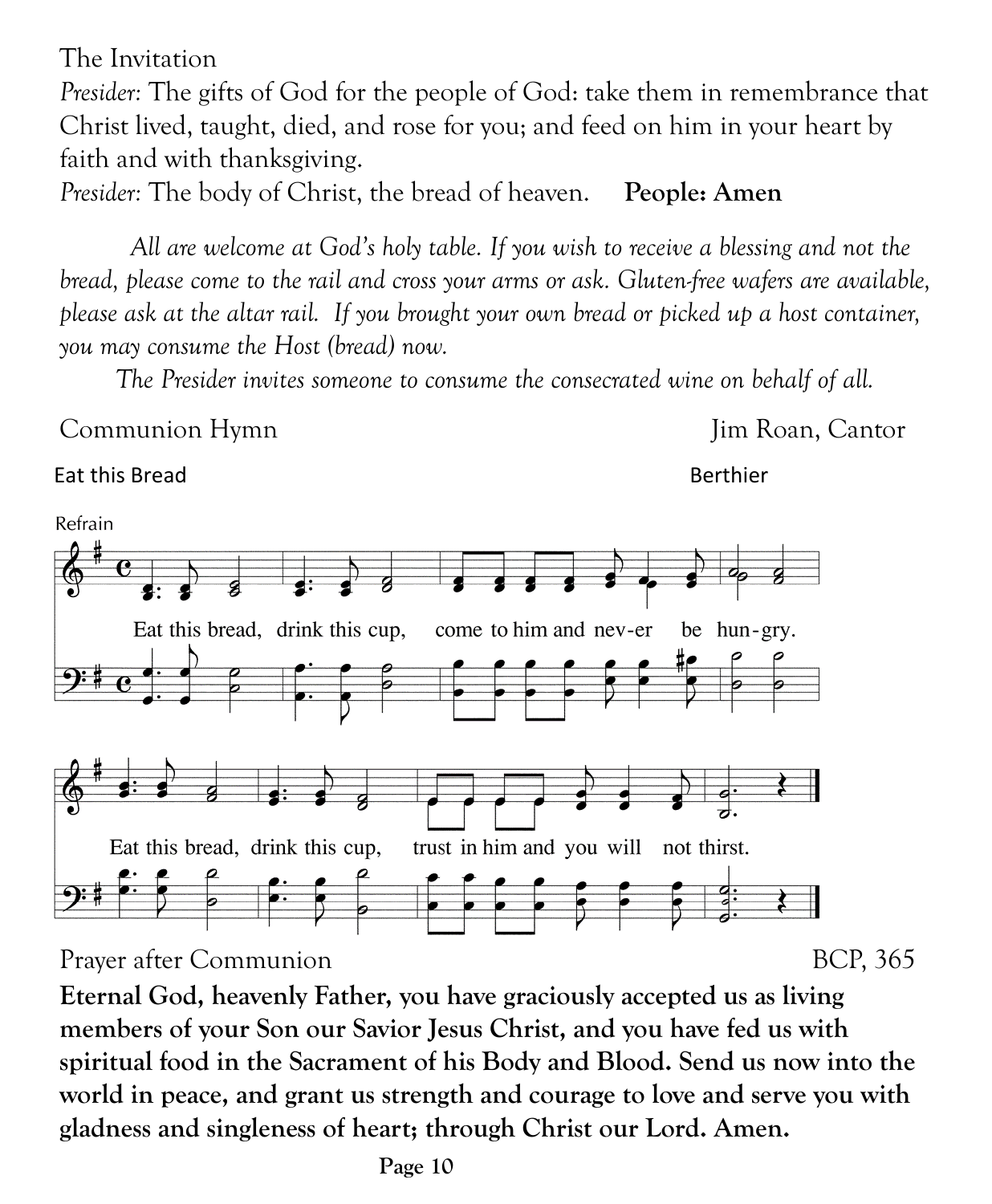The Blessing

Closing Hymn *Sing praise to God* 408, Hymnal

Dismissal

# *Response:* **Thanks be to God. Alleluia, Alleluia**

(You are invited to stay for the organ postlude or go directly out for our coffee hour.) Postlude

Our Guest Preacher/Presider: The Rev. John Morris

John came to the Diocese of Vermont in 1971, after serving as a curate at a parish in Spanish Harlem in New York City for three years. He earned his living as an elementary school teacher while serving St. Mary's in the Mountains Episcopal Church in Wilmington, Vermont for 28 years. After retiring from teaching, he was Interim Rector of St. Luke's Church in Chester, Vermont for two years and then was Rector of St. Martin's Church in Fairlee, Vermont for 12 years. He retired from parish ministry in 2013, but has been a Sunday supply priest at several Episcopal churches in Vermont and New Hampshire.

# **WELCOME GUESTS!**

 Please join us for light refreshments in the Parish Hall! *Music copied under OneLicense.net—License # A-714431*



# Altar flowers are given to the Glory of God by Art and Jody Flescher, in loving memory of Art's brother Mark Flescher.



Jack Kennedy & Kathleen Taylor



Shirley Briggs and Alice Claflin